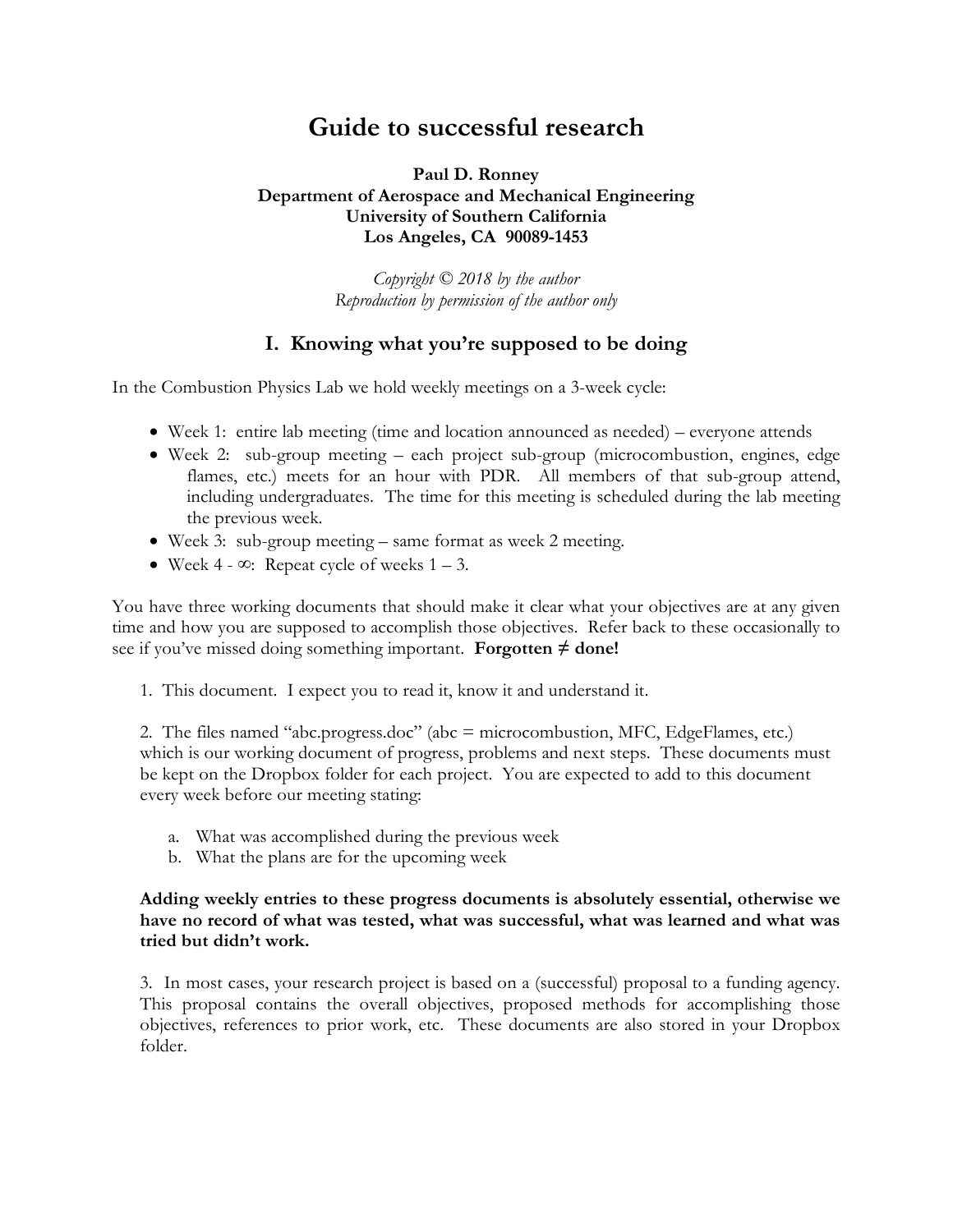# **II. Working Safely**

**1. General note**. If ever you're not sure about how to use a piece of equipment or apparatus or whatever safely, don't use it until you've been able to ask someone who knows. Also, **not using safety equipment (e.g. safety goggles) because it wasn't handy or was inconvenient it is not a valid excuse.** If we don't have it, or it isn't usable, or you don't know how to use it, get the right equipment and information before you start!

2. **Keeping PDR informed**. Any time there is any safety problem in the lab, you must inform me immediately, any time, day or night! You all have my cell phone number and it's almost always on.

**3. Training.** All CPL personnel must receive USC-approved safety training (in person, in a classroom setting, not on-line) before working in the lab. No exceptions! The website to schedule your training is online at https://ehs.usc.edu/research/lab/gls-training/. The Viterbi Lab Safety Procedures document is available at http://ronney.usc.edu/ViterbiLabSafetyProcedures2017.pdf.

### **4. In case of emergency (**see https://ehs.usc.edu/occhealth/injury-prevention/incident-reporting/**)**

- 1. Notify the Department of Public Safety (DPS) @ 213.740.4321 or 323.442.1000. For a nonemergency, dial (213) 740-6000.
- 2. State the nature of the emergency (e.g., injury, hazardous materials or biohazards spill, fire) and provide details.
	- Location of injury/incident
	- Name(s) of injured and name(s) of witness(es)
	- Contact information (your name and call-back number)
	- Injury/incident summary
- 3. Notify EH&S immediately at (323) 442-2200 or injuryprevention@usc.edu to report the injury/incident.
- 4. Call PDR… you have my cell number, my phone is almost always on.

**5. Safety goggles**. **Must be word at all times when doing experiments.** In the lab we have several types of hazardous materials: flammable, explosive, toxic, corrosives, etc., all of which mandate the use of safety goggles.

**6. Shoes and pants. Closed-toed shoes and long pants are required while working in the**  lab. No skin can be exposed, meaning that if you're wearing high-water pants, you need to wear socks as well.This is University and/or Viterbi policy, not mine. (Though I fully agree with the policy.)

**7. Lab coats. Lab coats must be worn while working in the lab.** This is University policy, not mine. (Though I fully agree with the policy.) The lab coats can be washed every week; to do so, place them in the cabinet on the first floor of PCE (near the east door – enter past Neil Armstrong's statue then just inside the building on the left is an unlabeled cabinet with a chute; toss dirty lab coats in there). Attached to the dirty lab coat cabinet is a cabinet for cleaned lab coats – you need a key to get into this cabinet, we keep the key in the PCE 209 lab above the sink in the beaker drying rack. The lab coats are labeled as belonging to PDR's lab, so only pick up those, and not those belonging to other labs. A good practice would be to take 2 coats for yourself, label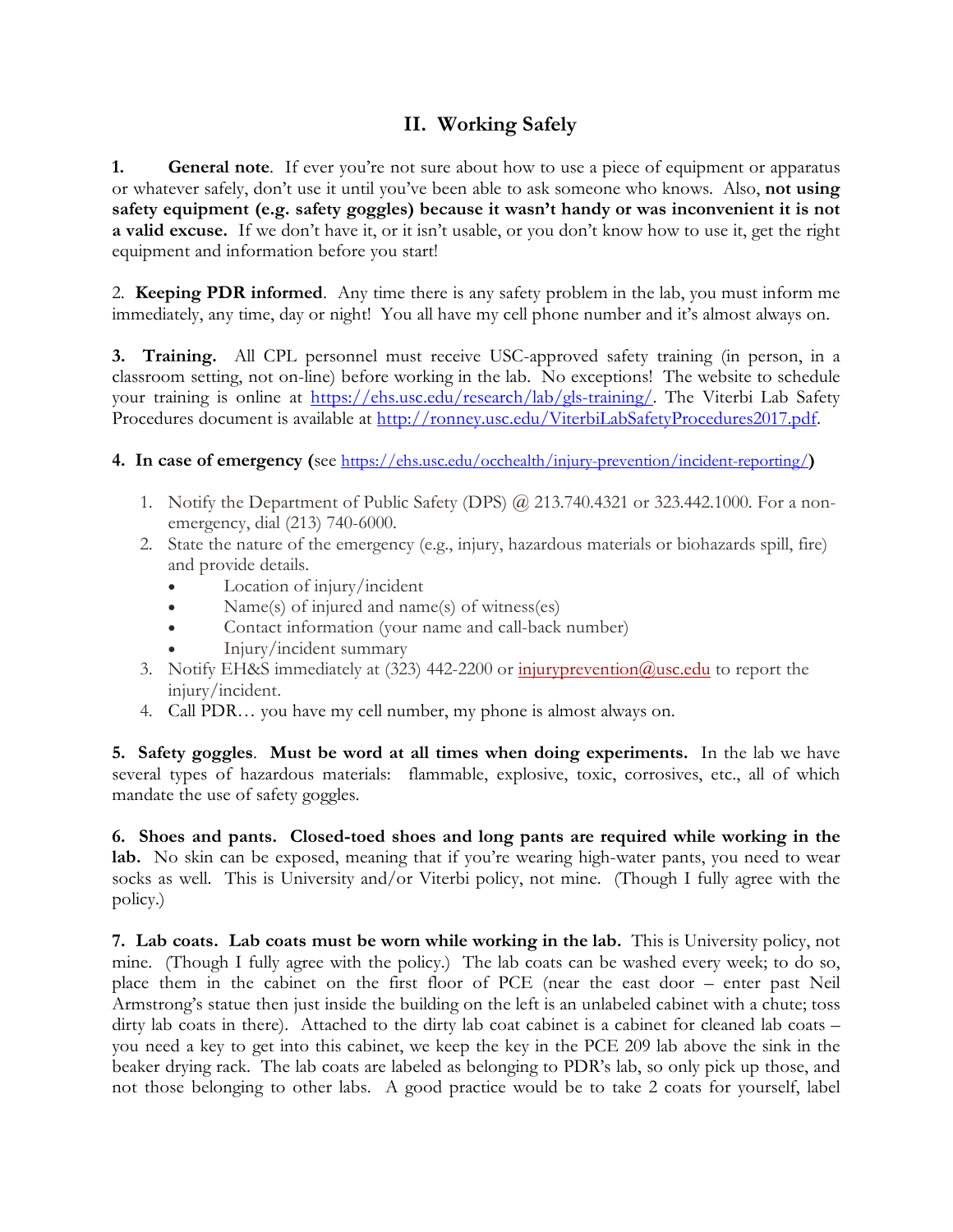them with your name, then wash one each week. The wash is usually collected on Tuesdays and is returned the following Tuesday.

**8. Food and drink. No food or drink is allowed in the lab.** This is University policy, not mine. (Though I fully agree with the policy.)

**9. Windows.** As odd as it may sound, we need to **keep the windows in PCE 209 closed** because the whole ventilation system is balanced assuming that the windows are closed.

**10. Don't work alone. It is SIMPLY NOT ACCEPTABLE to do combustion experiments, work with high-voltage equipment, or do other potentially hazardous activities while working alone in the lab**, e.g. at night or on the weekends when no one else is in the lab to call for help should there be a problem. (Doing homework, sending emails, etc. or other "safe" activities is OK.) The other person in the lab doesn't have to be knowledgeable about the experiment, it just has to be someone who can call for help if there is a problem.

#### **11. Gas cylinders**

- a) Close all gas cylinders AT THE BOTTLE, NOT JUST AT YOUR EXPERIMENT when not in use (meaning: at the very least when you go home).
- b) ALL BOTTLES **MUST** BE DOUBLE-STRAPPED TO SOMETHING SO THEY CAN'T FALL OVER, BREAK THE REGULATOR AND BECOME A LETHAL MISSILE! (MythBusters<sup>™</sup> has a video on this: https://youtu.be/ejEJGNLTo84)
- c) BEFORE TRANSPORTING A GAS BOTTLE, THE **REGULATOR MUST BE REMOVED** AND THE CAP SCREWED ONTO THE BOTTLE.

#### **12. Pressurized gases**

- a) All gas lines must be tested for leaks using non-flammable gases
- **b)** All fittings must be connected properly **Teflon tape is used for tapered pipe threads, not Swagelok compression fittings!**
- c) All gas lines must be routed carefully so that they are not pinched or stepped on
- d) The lab ventilation system must be operating at all times. **Never turn it off!**
- e) Proper combustible gas sensors must be installed and operating
- f) All combustion experiments MUST HAVE A FLASH ARRESTOR to avoid a fire from "flashing" back to the fuel source. **Not knowing what a flash arrestor is, or not knowing where to find one, is NOT an excuse for not having one in your experiment.**

**13. Gas alarms.** All of our labs are equipped with gas alarms that give off annoying loud sounds when toxic and/or explosive gas(es) are detected. When the alarm goes off, the concentrations of gas(es) are low enough that there is not an immediate danger, but you cannot ignore that warning. You must deal with the issue as follows:

- a) First you must stop whatever you are doing that is creating the condition turn off the experiment, close all gas valves, re-position the exhaust vent hose. Then reset the alarm.
- b) If the alarm comes back on again, then reset it one more time. If the alarm goes on a third time, then you have an uncontrolled situation. Instruct everyone to leave the room and not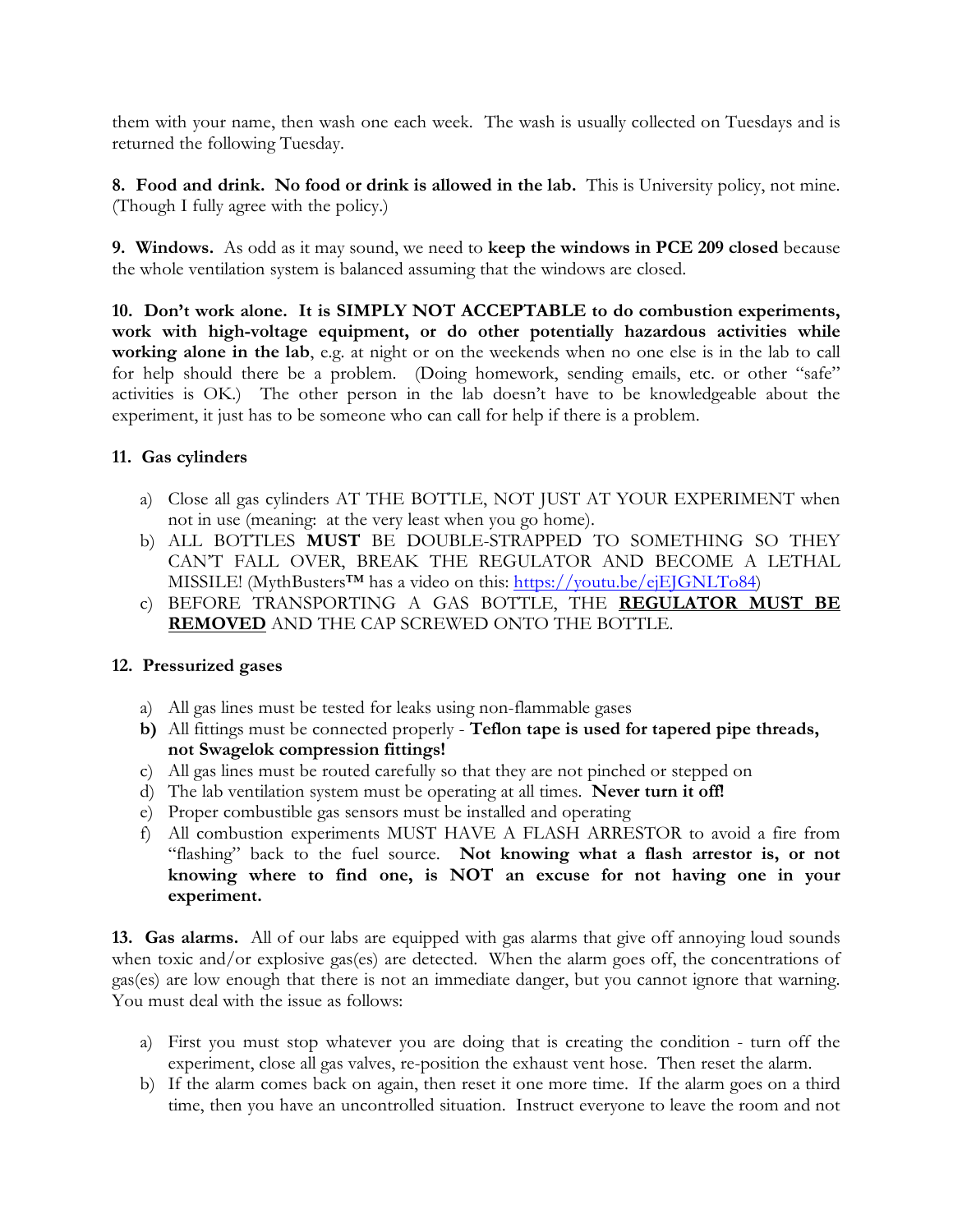to re-enter. **Call campus emergency 0-4321!**

- c) If the alarm does NOT come on again after the first reset, then you can restart your experiment. If the alarm goes off again once you run your experiment, stop your experiment again. Contact me about how we can make the experiment safer. Do not operate your experiment until we have determined what is causing the problem and have corrected it.
- d) We have to be sure that the gas alarms are working, so they must be inspected every few months.

**14. Using oxygen**. NEVER USE POLYETHLYENE PLASTIC TUBING FOR OXYGEN! ALWAYS USE COPPER, STAINLESS STEEL OR TEFLON ONLY! Also, USE ONLY (OIL-FREE) REGULATORS APPROVED FOR USE WITH OXYGEN. Both of these procedures are essential to prevent possible explosions when using pure oxygen.

**15. Pressure vessels**. Compressed gas stores a lot of energy and if your chamber breaks, that energy goes into kinetic energy of the pieces of chamber - not good! All pressure vessels must be hydrostatically tested AT LEAST ONCE PER YEAR AND WHENEVER CHANGES ARE MADE TO THE VESSEL (e.g. new holes drilled, new windows, etc.) to a pressure 1.5 times the maximum possible working pressure. We have a hydraulic tester in the lab.

**16. Fume hood.** Many experiments that may potentially produce undesirable fumes must be done inside the fume hood. Ask PDR if you're not sure if your experiment fits in this category.

**17. Laser.** The argon-ion laser is a Class IV laser that is entirely capable of burning a hole in your retina. Wear the orange laser goggles that block the blue, green and violet light from the laser. Also make sure that no one else in the lab can be zapped by a misguided, reflected beam. Enclose your experiment in a box made of the orange Plexiglas (that's what it's for – blocking argon ion laser light.) So then how can you look at your experiment? Use a video camera and a monitor! Better to blind a video camera than your eye!

**18. Tripping hazards.** Wires or cords crossing the floor through the middle of the room need to be covered, taped or removed to prevent tripping hazards.

**19. Electrical shock hazards.** Always disconnect electrical equipment from AC power before working on it so there is no possibility to get a shock. If you must have it plugged in to test it, ALWAYS disconnect AC power, attach test equipment (such as a multi-meter), then reconnect AC power and DON'T TOUCH THE WIRES WHILE YOU'RE DOING THE TESTING. If you need to move the test equipment, remove power and repeat the process. **All equipment with AC power must be inside a box and the lid must be on the box while you're operating it! I'm thinking particularly about the mass flow controller boxes whose lids never seem to stay on for more than a day out of each year.**

**20. Fire extinguisher and safety shower.** The fire extinguisher must be mounted to the wall and unobstructed at all times. We have one fire extinguisher by each door in PCE 209, and one by the doors in OHE B8 and B9. Know where the safety showers are (in the lab and another just outside the lab and down the hall to the left if you're exiting the lab) and how to use them.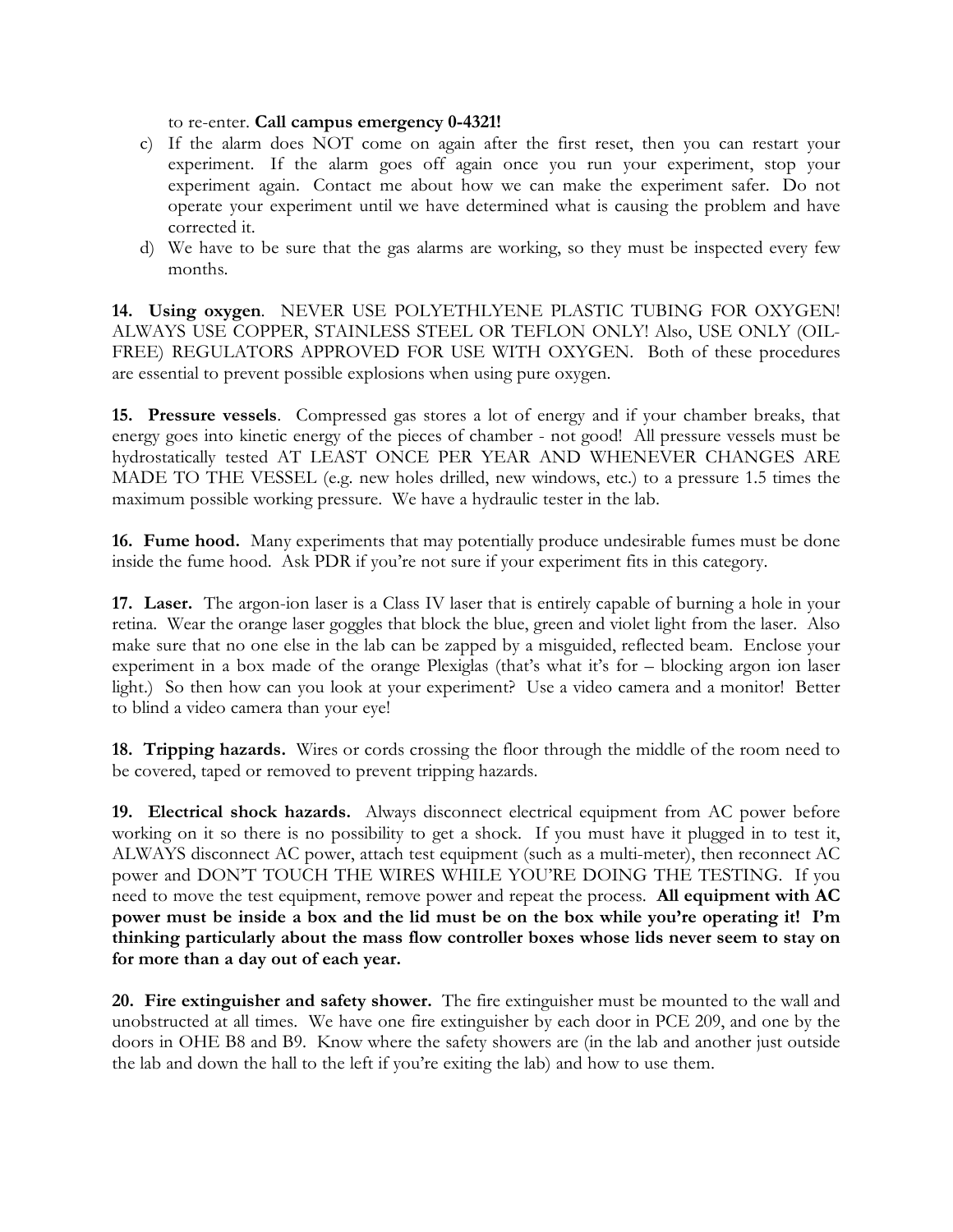**21. Chemical inventory. Whenever you bring a new substance into either lab you must record it using the online Chemical Inventory. You must be connected to the USC network via an Ethernet line or via "USC Secure Wireless" which requires a USC login – the public "USC Guest Wireless" network may not work.**

- 1. Ask PDR to add you to the authorized access list for EHSA if the process below doesn't work for you.
- 2. Go to https://ehs.usc.edu/
- 3. Click on the purple box for "Manage your lab with EHSA"
- 4. You'll be asked to enter your USCNet ID and password. Do so.
- 5. Click on "Inventory" symbol:



# **Inventory**

- 6. Click on "Manage Chemical Inventory"
- 7. Enter or delete the information as appropriate

If you are replacing a chemical that has been used up, please remove the chemical listing and enter the replacement chemical with the new information.

**22. Hazardous waste.** We generate some semi-toxic and semi-hazardous waste. Put it in VERY SECURE bottles and store in a safe place (in or under the fume hood). This stuff cannot just be poured down the sink. Period. When the bottles start to fill up and need to be disposed, or if we have a chemical spill, dispose of waste properly. The procedure to request hazardous waste collection is as follows:

- 1. Ask PDR to add you to the authorized access list for EHSA if the process below doesn't work for you.
- 2. Go to https://ehs.usc.edu/
- 3. Click on the purple box for "Manage your lab with EHSA"
- 4. You'll be asked to enter your USCNet ID and password. Do so.
- 5. Click on "Inventory" symbol:



6. Add or delete a hazardous waste request as appropriate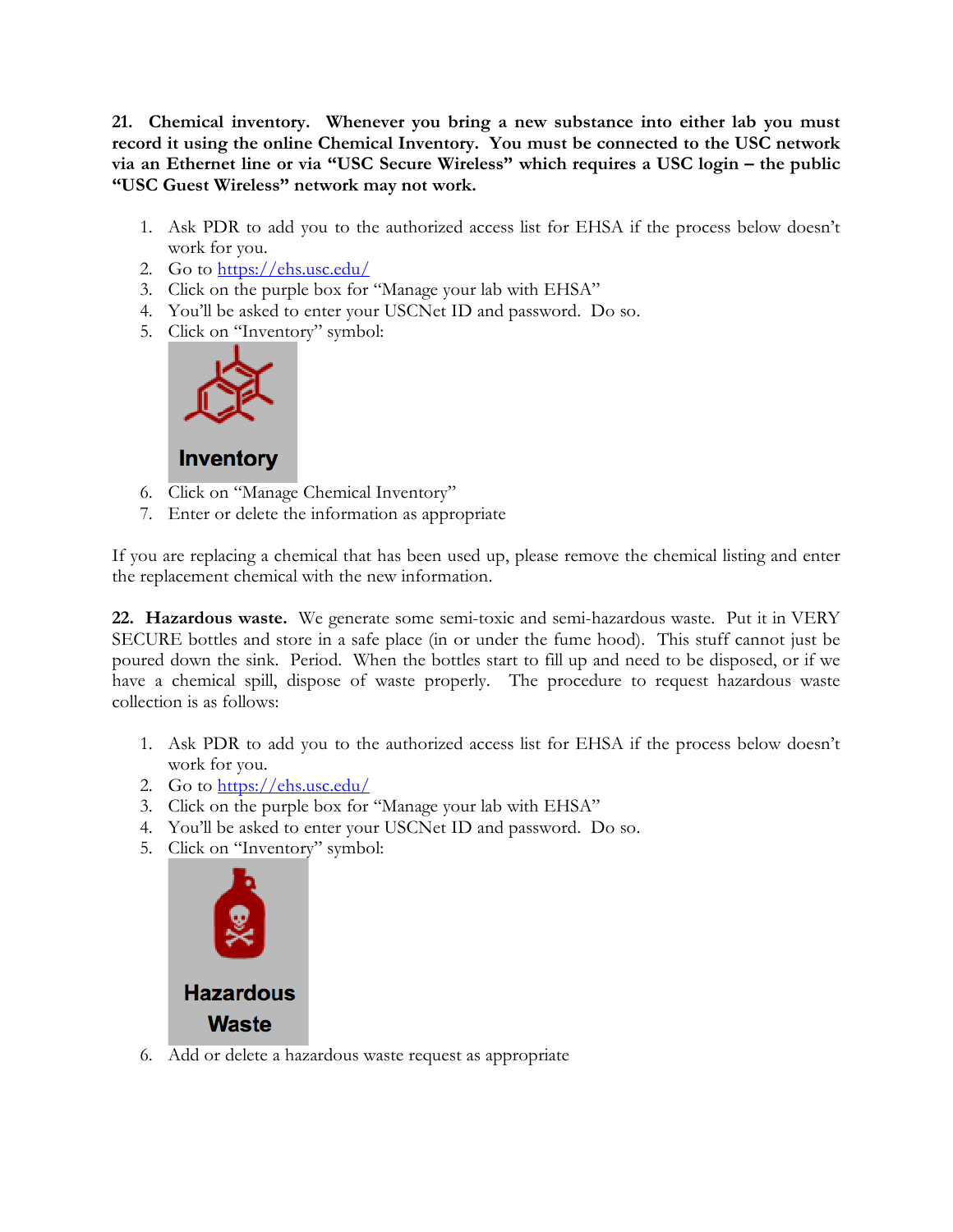**23. USC safety personnel**. Our contact with regard to safety is

Megan Utley Lab Safety Specialist Viterbi Business Affairs – Facilities Division 3710 McClintock Ave., RTH 411, MC: 1454 http://viterbi.usc.edu/facilities/ Office: (213) 821-8307 Mobile: (213) 663-8379 meganutl@usc.edu

# **III. Communicating**

1. Use email to send files electronically. It's much easier for me (or anyone) to keep track of and retrieve electronic files than paper files).

2. Give each file a name other than "results1.dat" or 239480298520099875.xyz (you have no idea how many files I get with names like that...) Use CH4Air1atmFlameSpeedVsPhi.xls or something like that will uniquely identify what you're sending to me. Make the filename less than 31 characters total so the Mac doesn't cut off the end of the file name and that all-important extension. Make sure that the extension is correct, and corresponds to some reasonable format (pure text data, word, excel, powerpoint, kaleidagraph, etc.) *Files of type.gif, .jpg, etc. picture formats are fine for photographs, but if it's a plot, please send it in kaleidagraph or excel format so I can change things! I can't add, remove, extract or replot data from a picture file!*

3. Often I get information like "the mixture was 6.2 grams of x and 14.6 grams of y and 53.4 grams of z." This isn't very useful – report the mass fractions or mole fractions of the chemicals in the mixture (and the total mass of mixture if that is relevant).

4. Whenever we get a new piece of equipment, the **very first thing** to do is **make a copy of the manual and give it to me**. Manuals have diffusion coefficients higher than hydrogen gas, leave the lab almost instantly, and are never seen again, so my copy is essential. Please give me an electronic version of the manual if it exists, or if not scan the original and send me a copy. Also upload a copy to the Dropbox folder for the project.

5. Short reports of results are always appreciated, especially when the results are good. *Give me instant gratification!*

6. **Having meetings**. Usually you're meeting with me, so I will enforce proper meeting procedures, but if you're having a meeting with some other group, here are my rules for having technical meetings. Specifically every meeting MUST have three things:

w *An agenda.* What is it that needs to be discussed at the meeting? If it isn't written down, some items will be forgotten or will get dropped as the meeting runs over its time limit, so a written agenda is usually needed. Sometimes everyone knows the agenda items (as in a weekly meeting, for example), or the list of things to be discussed is very short, so a written agenda isn't needed.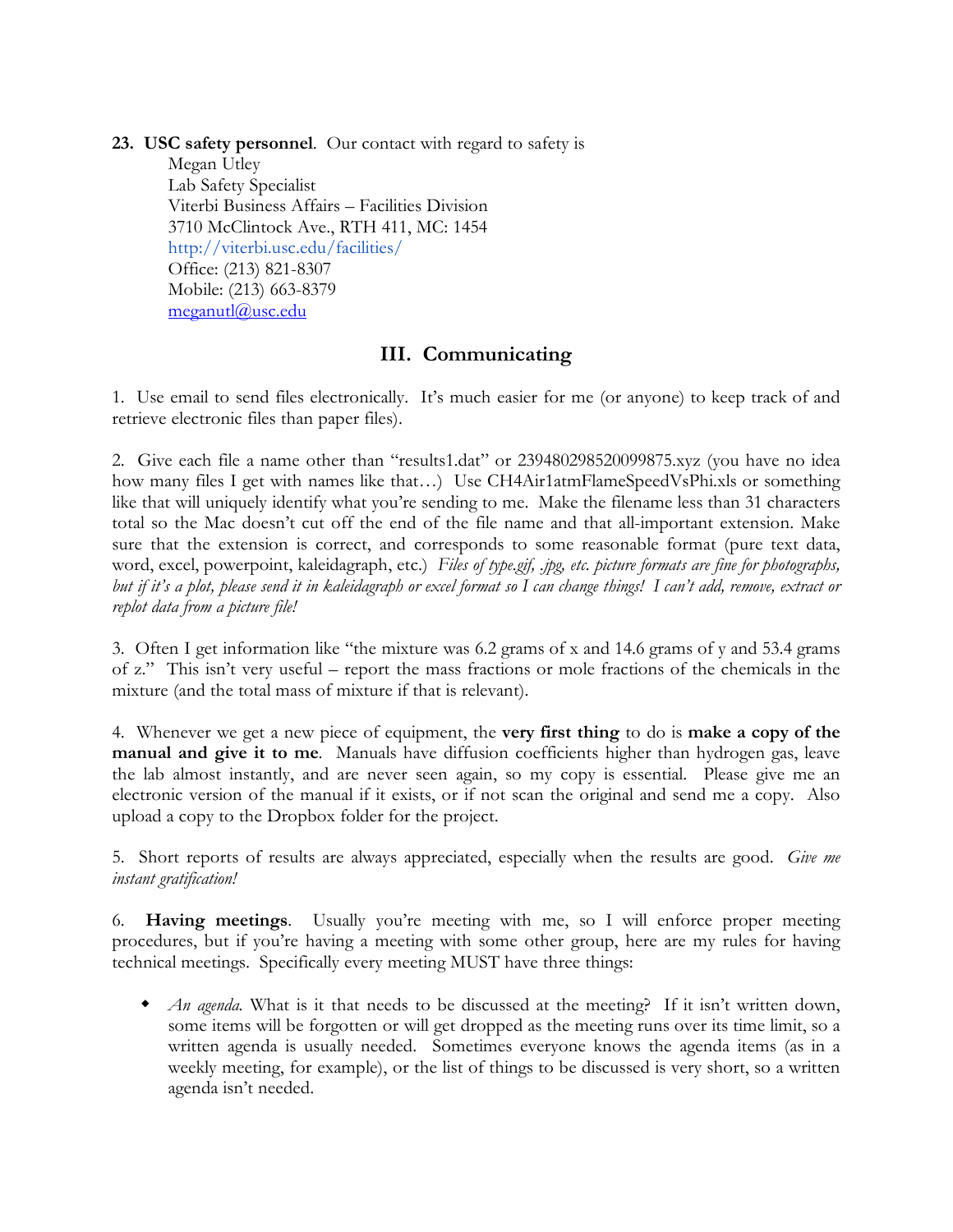- *Minutes*. What was said and what was decided at the meeting? There definitely needs to be a permanent record of this, because you WON'T remember a week later what was said or what was decided. (More likely, you will remember but your recollection will be different from everyone else's.)
- *Action items.* Who will do what as a result of the meeting? When is it needed? **What will people do that is different than what they would have done without a meeting?**  Think about that last question – if no one is going to do anything different as a result of the meeting, what was the purpose of the meeting?

If you don't have all three of these items, then you have to ask yourself, why did you meet? What were you trying to accomplish by meeting? Was it a meeting or just a party, seminar, etc.?

# **IV. Building an experiment**

1. **Try the simplest thing first.** If you plan on using Coherent Anti-Stokes Raman Spectroscopy to measure flame temperatures in a turbulent three-dimensional sooting flame, start with a Bic lighter and a thermometer. Make sure you can make a flame and measure something resembling a temperature. Then graduate to a Bunsen flame and a thermocouple, using a volt meter to read the thermocouple voltage. Then graduate to a propane torch and an interferometer, etc. Don't spend a lot of time trying to build a complicated apparatus from the beginning, there is a 100% chance that it won't work and a 200% chance that it won't be what you really needed anyway, as you'll discover the first time you finally get it working. **Design something simple, build quickly, test crudely, modify, improve, repeat. Ask yourself from the very beginning, what is the absolutely positively SIMPLEST thing I can do to get some insight into this phenomenon? Then do something much simpler than that.**

2. Never lose sight of the fact that any measurement system consists of three basic parts

- Transducer
- Data acquisition
- Algorithm for data processing

For example, if you're measuring temperature using a thermometer, the transducer is the mercury in the thermometer, the data acquisition system is your eye (to see which line on the scale is at the same lever as the mercury) and the algorithm is to count the lines between the numbers (e.g.  $3<sup>rd</sup>$  line between 20˚C and 25˚C corresponds to 23˚C.) Another temperature measurement approach is to use a thermocouple to transduce the temperature, an amplifier, analog to digital converter and computer to acquire the data, and a polynomial fit of voltage vs. temperature to process the data to determine temperature. *All three parts of the measurement process must be based on valid principles and working properly, otherwise the measurement is guaranteed to be invalid.* It is useful to define your measurements in terms of these three parts, and make sure you understand (and trust) each part.

3. Do NOT use black electrical tape for electrical connections. It leaves a terrible sticky dirty residue that gathers dirt, and soon unravels anyway leaving bare wires exposed to shorting (or electrocution). Use crimp-on type or solder-type connectors with heat-shrink tubing to cover exposed wires.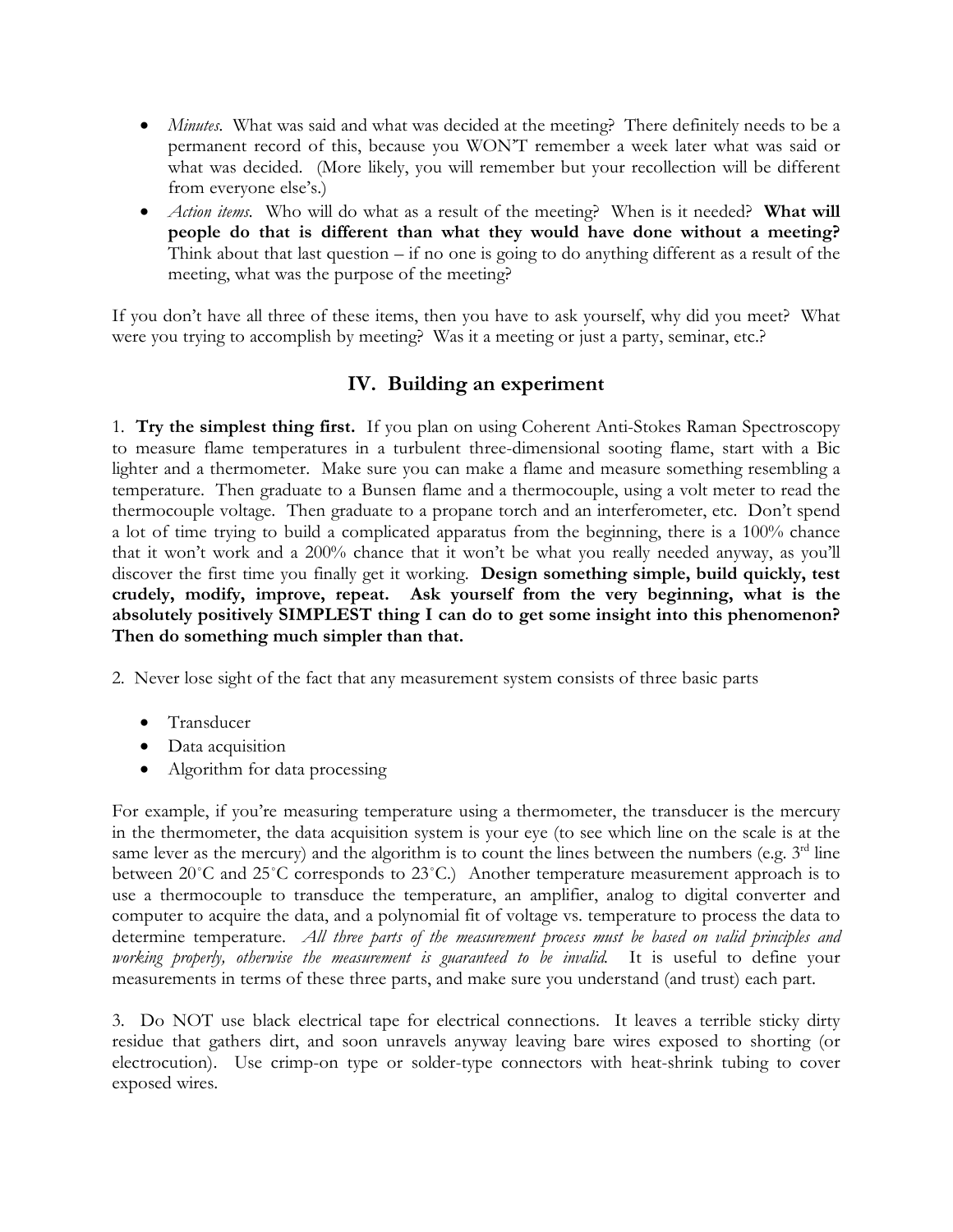4. Every piece of electrical equipment that you build **must have a fuse, must have a fuse, must have a fuse** that is of the proper rating for the device (typically 150% of the maximum expected current draw).

5. For those of you that use air for combustion experiments in PCE 209, **DO NOT** use the compressed air from the lines on the wall. This air is filthy dirty with oil, water, dust and who knows what. This may be one of the reasons we have so many problems with flow controllers. Use BOTTLED AIR only.

6. Some chemicals that we use (for example potassium hydrosulfite and ammonium persulfate) have limited shelf life, particularly when you keep opening the bottle to take out a little, expose the reactive material to air, then close the bottle again. For such chemicals, you need to (1) store the chemicals in the refrigerator, (2) rotate supplies, that is get new chemicals every 6 to 12 months even if you haven't run out, (3) when you get a new bottle of chemicals, put it into smaller (clean!) bottles and use those up one at a time so you don't have to keep opening one storage bottle all the time and constantly expose it to air.

### **V. Rules for experimentation**

[The first 3 of these are from a course taught by Prof. Donald Coles of Caltech. I didn't really see the merit in these rules when I first learned them from him, but I certainly do now…]

1. **Never trust any instrument.** How do you know your measurement system is working? (Answer: you don't until it's verified.) Always assume that your instrument is wrong until proven accurate by comparison with some independent measurement with another instrument. *The fact that the measurement system is expensive, was just used by a Nobel laureate, was "guaranteed" by someone, is new, looks impressive, was recently painted, etc. means nothing.* If two completely independent devices give nearly the same result, you're probably ok. Also, you can compare your measurement to known conditions. For example, if you're measuring temperature, see if your system gives 100˚C in boiling water and 0°C in ice water. If you're measuring pressure, make sure you read zero with a vacuum and 1 atm at ambient pressure.

2. **Turn only one knob at a time**. That is, if you want to measure the effect of x on y and z, keep z constant while varying x, then measure y. Then go to a different value of z, vary x, and measure y. Don't change x and z together, because then you don't know whether x or z had the most effect on y.

3. **Skip around**. Don't take measurements at  $x = 1, 2, 3, 4, \ldots$  in that order. Take measurements at  $x = 1, 4, 2, 3, 2.5, \dots$  Otherwise, you can fool yourself into thinking there is a trend when there is none, and bias your results accordingly. Also, people tend to take tiny steps to find a limit condition (or other interesting condition.) For example, let's suppose some limit in reality occurs at  $x = 12$ , but you took for first data point at  $x = 1$ . You'd probably go 2, 3, 4, ... up to 12, which is a waste of time and effort. You should have tried 1, 20, 10, 15, 13, 11, 12 instead to hone in on the interesting condition and saved a lot of effort!

4. **Go from the known to the unknown.** (Alternative statement: **Your first tests of a new system must be reality checks.)** (Second alternate statement: **It's easier to find the ocean from** Hawaii than find Hawaii from the ocean.) When you have a new apparatus or program, don't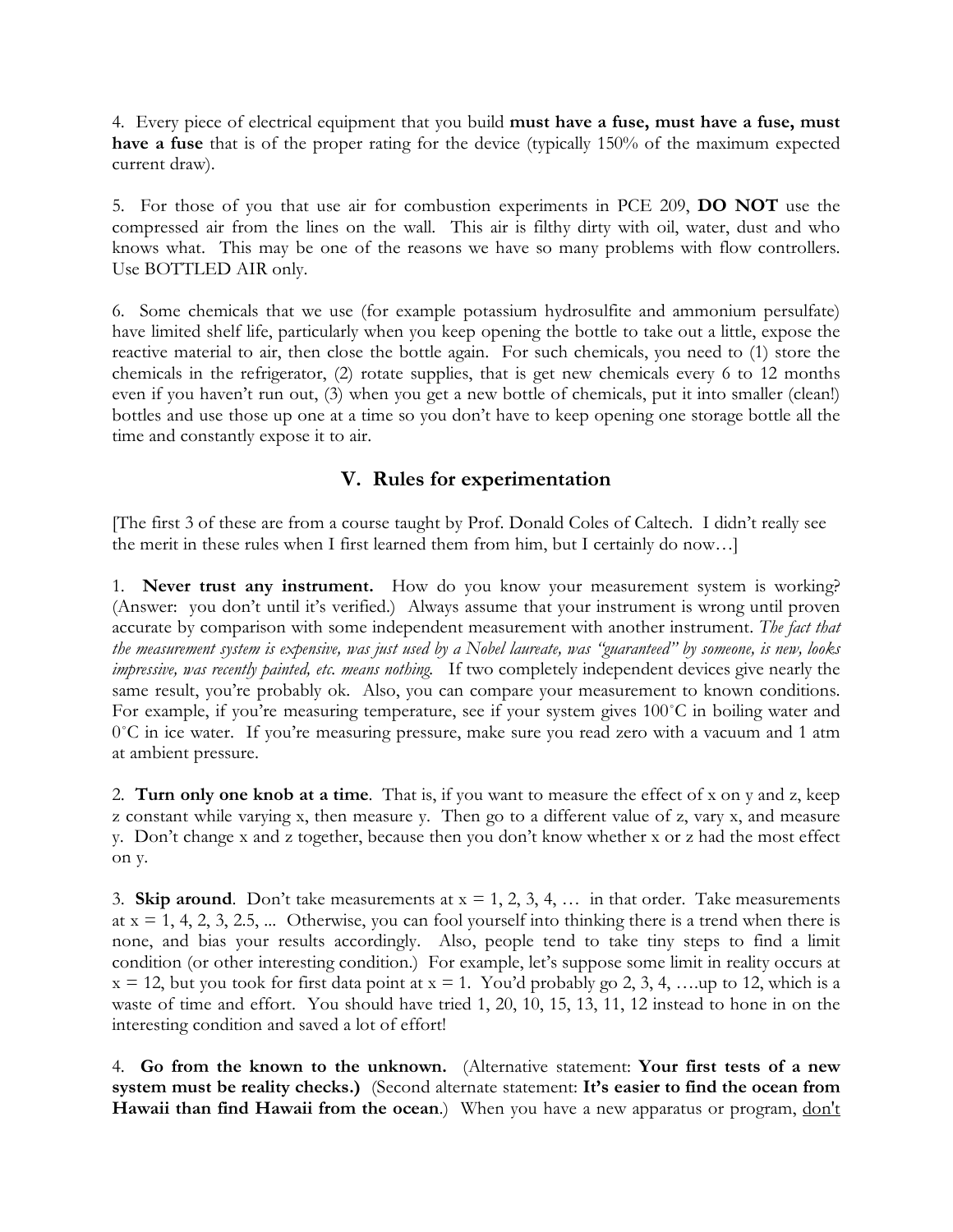start immediately testing conditions that have never been tested before. Start with conditions where the expected result is already known from previous work (by yourself or others.) Make sure you have the expected result before moving on to new, unexplored territory. Of course, it's always possible that the expectation (i.e. the old result) is wrong, but this must be reconciled before pressing on … and if it turns out that the expect "legacy" result is wrong, well that's an important fact right there.

5. **Plot as you go and choose your test conditions widely**. This way any unusual trends will appear immediately and so you'll take more data where things are changing rapidly, and less where they aren't. Often I see plots like this:



This plot leaves many unanswered questions. For condition 1, is the point at adjusted quantity  $= 7$ a real result (in which case more points need to be taken between 5 and 7 to see where the drop occurs) or an error in the measurement (in which case it needs to be repeated) (and why was no data point taken at 6???) Similarly, for condition 2, is the point at 4 a real spike in the data or just a bad measurement? Find out by taking more measurements around 4! *There is no necessity to take equally spaced data points. For condition 2 shown here, a lot of time was wasted by doing so (taking data at 1, 2, 3 and 5, 6, 7 where nothing was changing much) and still the potentially important behavior around 4 was not tested.*

Also, many people take data at adjusted quantity  $= 1, 2, 3, \ldots$  10 even though the difference between 1 and 2 is huge (a factor of 2) whereas the difference between 9 and 10 is tiny by comparison (only 11%). *Determine the range of the adjusted quantity over which you want to take data, then space the data evenly in a geometric sense, not a linear sense.* For example, if you want to take n points over the range of adjusted quantity from  $x_1$  to  $x_2$ , a linear spacing would be  $x_1$ ,  $x_1+(x_2-x_1)(1/n)$ ,  $x_1+(x_2-x_1)(1/n)$  $x_1(2/n)$ ,  $x_1+(x_2-x_1)(3/n)$ , ...,  $x_2$  or 10 points over the range of adjusted quantity 1 to 10 would be 1, 2, 3, …, 10. A geometric spacing over this range would be  $x_1(x_2/x_1)^{1/n}$ ,  $x_1(x_2/x_1)^{2/n}$ ,  $x_1*(x_2/x_1)^{3/n}$ , …, x2. In this case 10 points over the range 1 to 10 would be 1.00, 1.26, 1.58, 2.00, 2.51, 3.16, 3.98, 5.01, 6.31, 7.94, 10.00. The plot below shows how one can miss information by using equally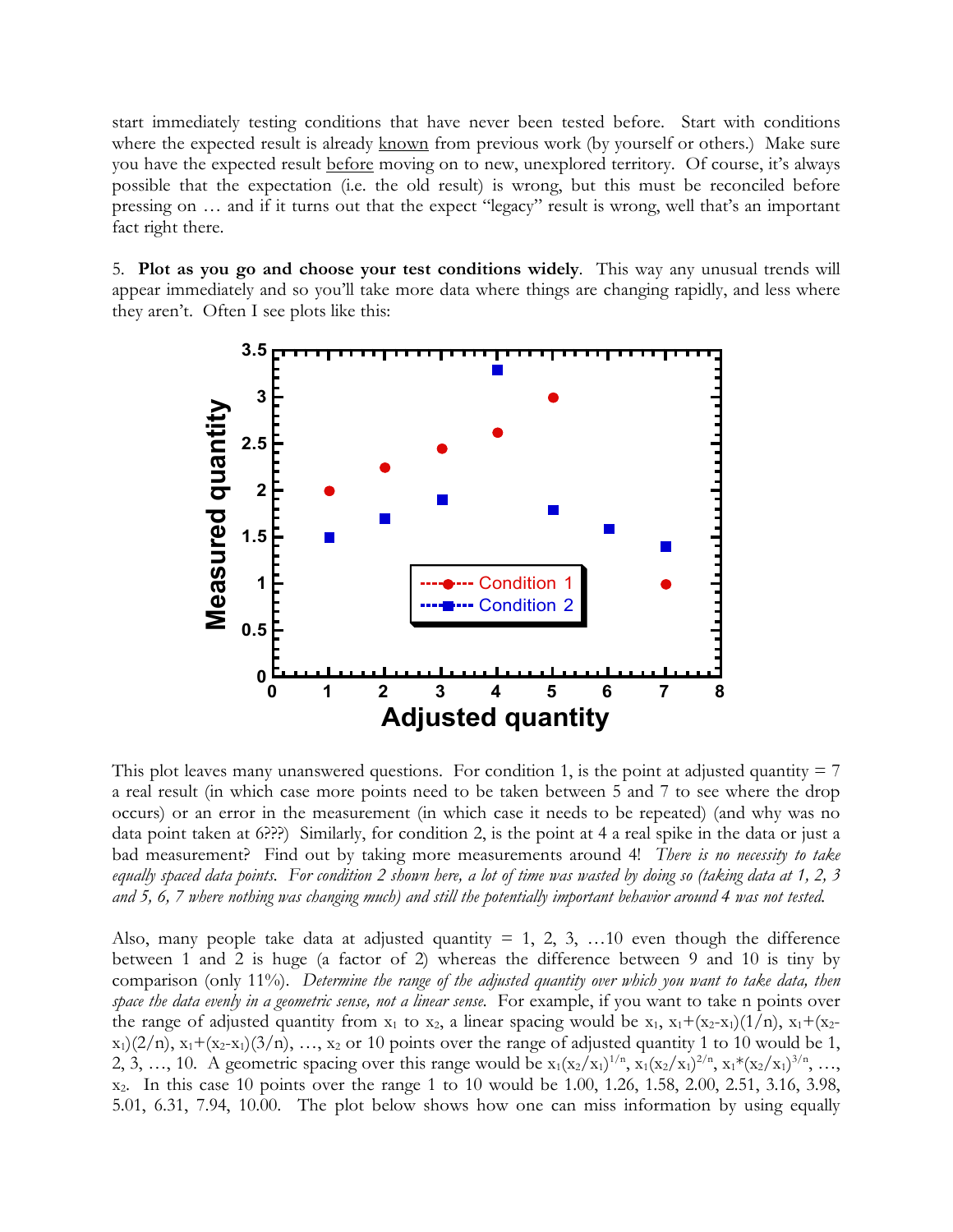spaced data intervals. The solid line correspond to the physical phenomenon of interest (in this example, I picked an equation relevant to the effect of fuel concentration on flame speed in the presence of heat losses.) The circles correspond to data taken in equal intervals over the range 0.1, 0.2, …, 0.6. The triangles correspond to data taken in geometric intervals over the same range. Since measured quantity  $= 0.1$  was below the flammability limit for this fuel, in neither case was data obtained at this condition. With equal interval data sampling, only at 0.2 was the next data point taken and all of the important properties of near-limit flames was missed. With geometric intervals, the important near-limit information was obtained.



Fun fact: the standard "well-tempered" musical scale consists of 12 geometrically-spaced frequencies over one octave, each note  $2^{1/12}$  times higher frequency than the previous one, for example:

| A above<br>middle |    |                                                                                                          |    |     |  |    |  |  |
|-------------------|----|----------------------------------------------------------------------------------------------------------|----|-----|--|----|--|--|
|                   | 4⊭ |                                                                                                          | ਿ# | D#- |  | F# |  |  |
| 440.00            |    | 466.16  493.88   523.25   554.37   587.33   622.25   659.26   698.46   739.99   783.99   830.61   880.00 |    |     |  |    |  |  |

Also, *use caution on fitting curves to data*. Many times I have seen the conclusion that a response is linear based on two data points (any two points define a straight line), or has a "wiggle" based on four data points with a cubic polynomial fit (any cubic polynomial has a wiggle in it) as seen below. The "true" shape of this data (solid red line) is one flat straight line from 1 to 3 and another line with positive slope between 3 and 4. If you fit a high-order polynomial to this data (the maximum possible being 3rd order with 4 data points), you'll always get wiggles (dashed blue line) that are meaningless. Your plotting program doesn't know about the physics of your problem and can't possibly determine that there is a wiggle based on just four points. If it's important to know for sure whether there's a wiggle or not, you need to take more data points!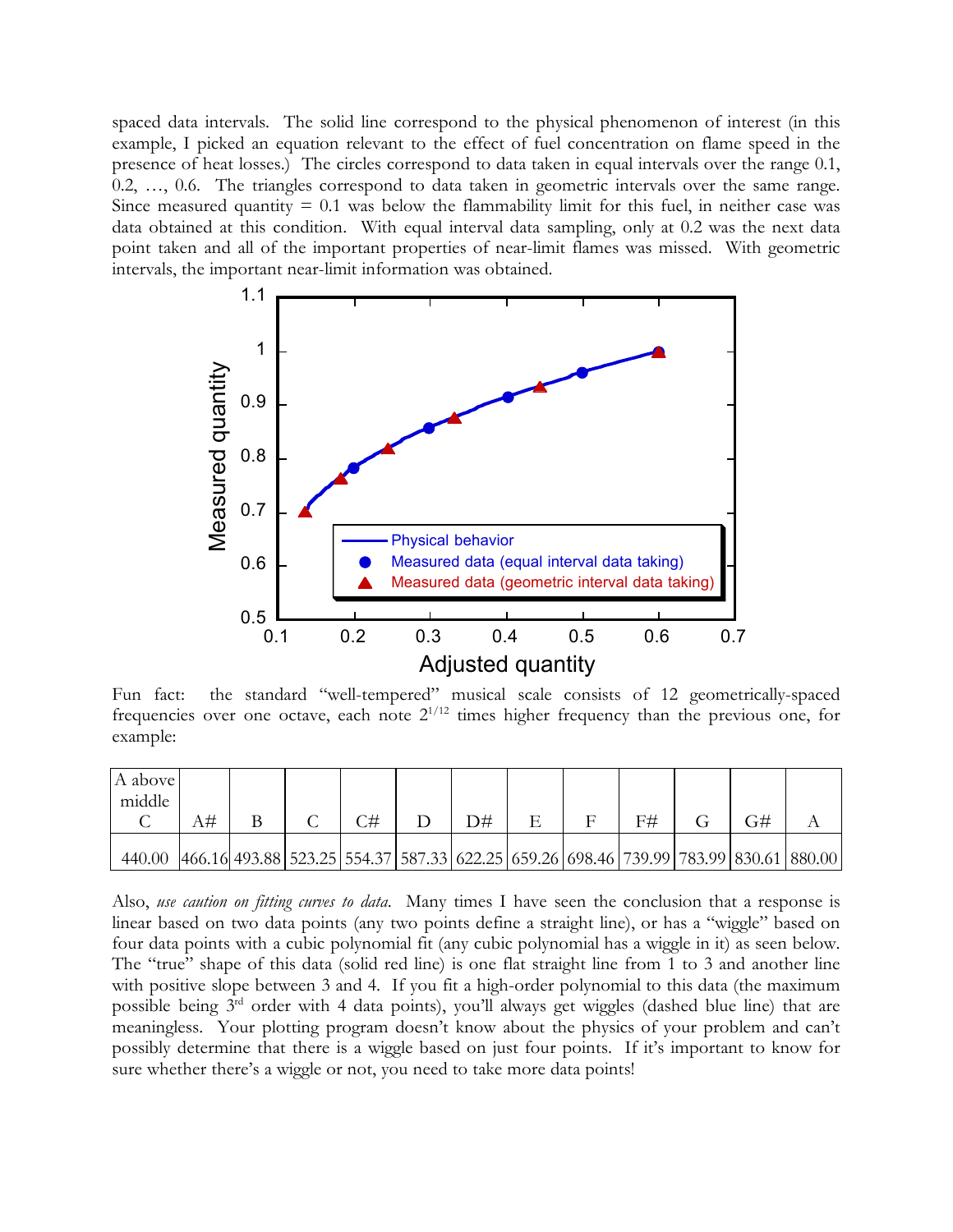

6. **Turn the knobs as far as you can** (safely!) to the right and to the left. Don't just measure y for  $x = 2$  to 3 if there is no reason you can't do  $x = -7$  to  $x = 12$ . The most interesting results are almost always at the extreme conditions.

7. **Check the repeatability of your results.** Do exactly the same experiment 10 times in a row on the same day and see how much the results vary. You wouldn't believe how often I get data sets like the red circle data set below:

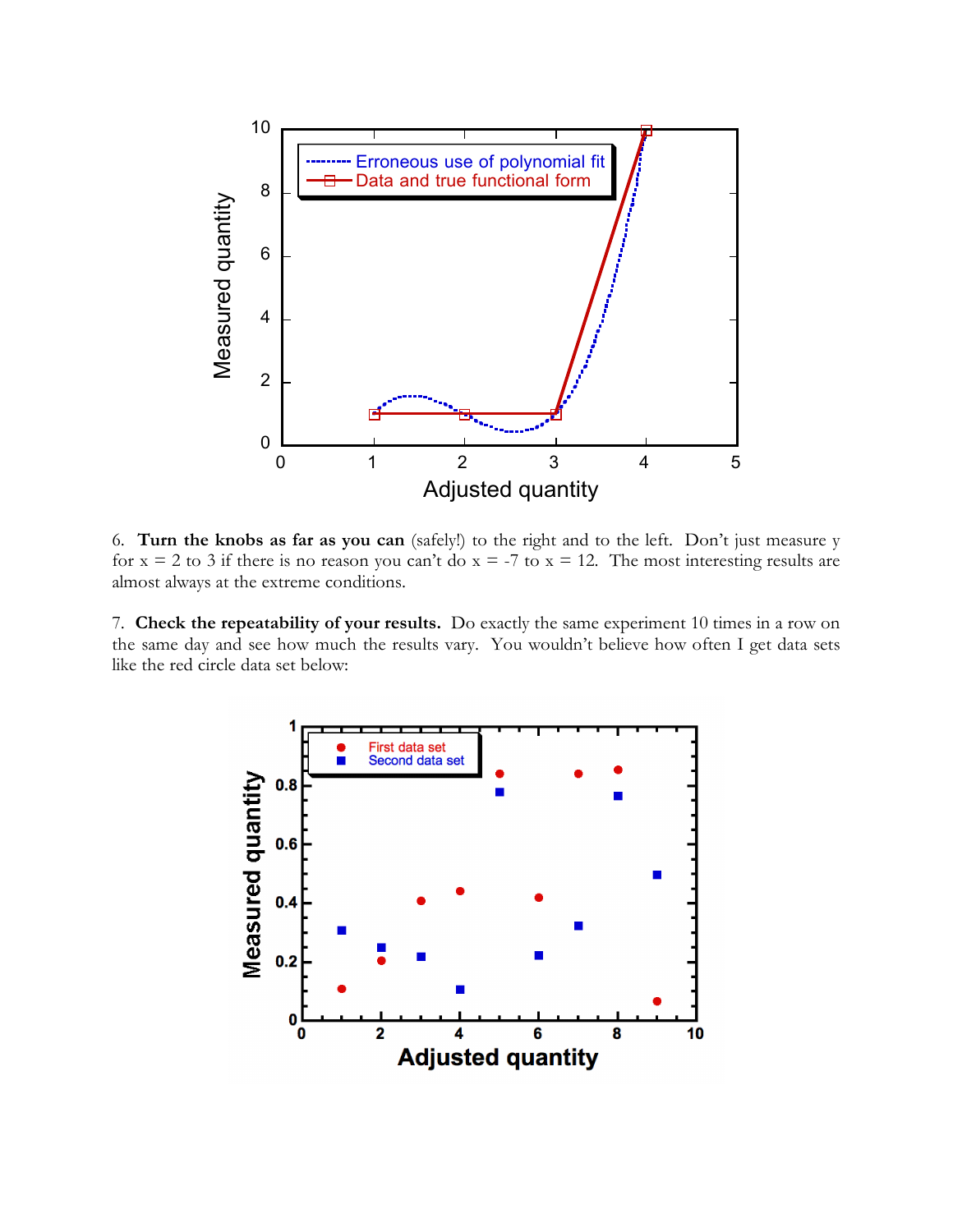and the conclusion is that the measured quantity increases up to 8 then decreases. After inherently trusting this data and basing a whole research project on it, many months later a second data set (the blue squares) was taken and shows a completely different trend. Why? In this case I generated both data sets using a random number generator; there is no pattern at all to either data set. Probably in an experiment this would have occurred because in both cases the data cable was not properly connected to the computer and so the computer was just reading noise. Also, do the same experiment one day and then a week later and see how they compare. If any previous results (e.g. from a previous student) are available, repeat exactly one of their conditions and see if the results agree or not. Otherwise, how do you know if your results are valid or not? **Bottom line: check your results to see what are random variations and what are systematic trends.**

8. **Write your control programs to be general and avoid "multiple diverging versions."** When writing a control program for an experiment (say an engine control program), often students will have one version for one test condition (say natural gas fuel at 1800 RPM), another one for a different test condition (say gasoline fuel at 2400 RPM), etc. This usually results because the program was originally written for only one fuel and one RPM, with all of the relevant numbers hard-coded, then another version had to be generated each time a new set of test conditions was needed. It is impossible to keep all such versions of a program current, with all the latest additions and bug fixes. *Have only one version of your program that is completely general and doesn't use hard-coded numbers, and add functionality only to that one.* Of course this is much more painful in the short run but infinitely less painful in the long run.

9. **Know what your units are**. This sounds pretty elementary, but often I get results showing measurements without any units. Is the length in meters, cm, mm, µm or ???. Or I get a result that "the gas flow rate was 7 volts." My response: "Volts is a unit of electrical potential, not flow rate. 7 volts was your transducer reading. For your transducer, how many volts correspond to 1 liter per minute of flow rate?" Reply: "uuhhhhh…."

10. **Keep a meticulous lab notebook**. There is no way you'll remember the test conditions without a notebook (paper (ok) or electronic (better)). It's hard to get your papers published when the key results are scribbled on the back of scrap paper and can't be found when you need them to verify results or add additional information about the test conditions. **Saying, "I have it written down somewhere" is equivalent to "I lost the information."**

### 11. **Make a backup copy of your lab notebook and data files - always ask yourself, "what would happen if I lost this notebook or computer file right now?"**

Bottom line: ask yourself, "*does this result make sense*? *Can I trust it? Will I be able to interpret it?* (even if I can't explain it.) *Can I reproduce it?*"

# **VI. Machine shop**

There is a machine shop available to graduate students. The facilities are not the best, but it's better than nothing and better than what we have in CPL. The location is SSC 109. To be allowed to use the facility, you need to be trained first. Contact Don Wiggins (dwiggins @usc.edu) to schedule the training.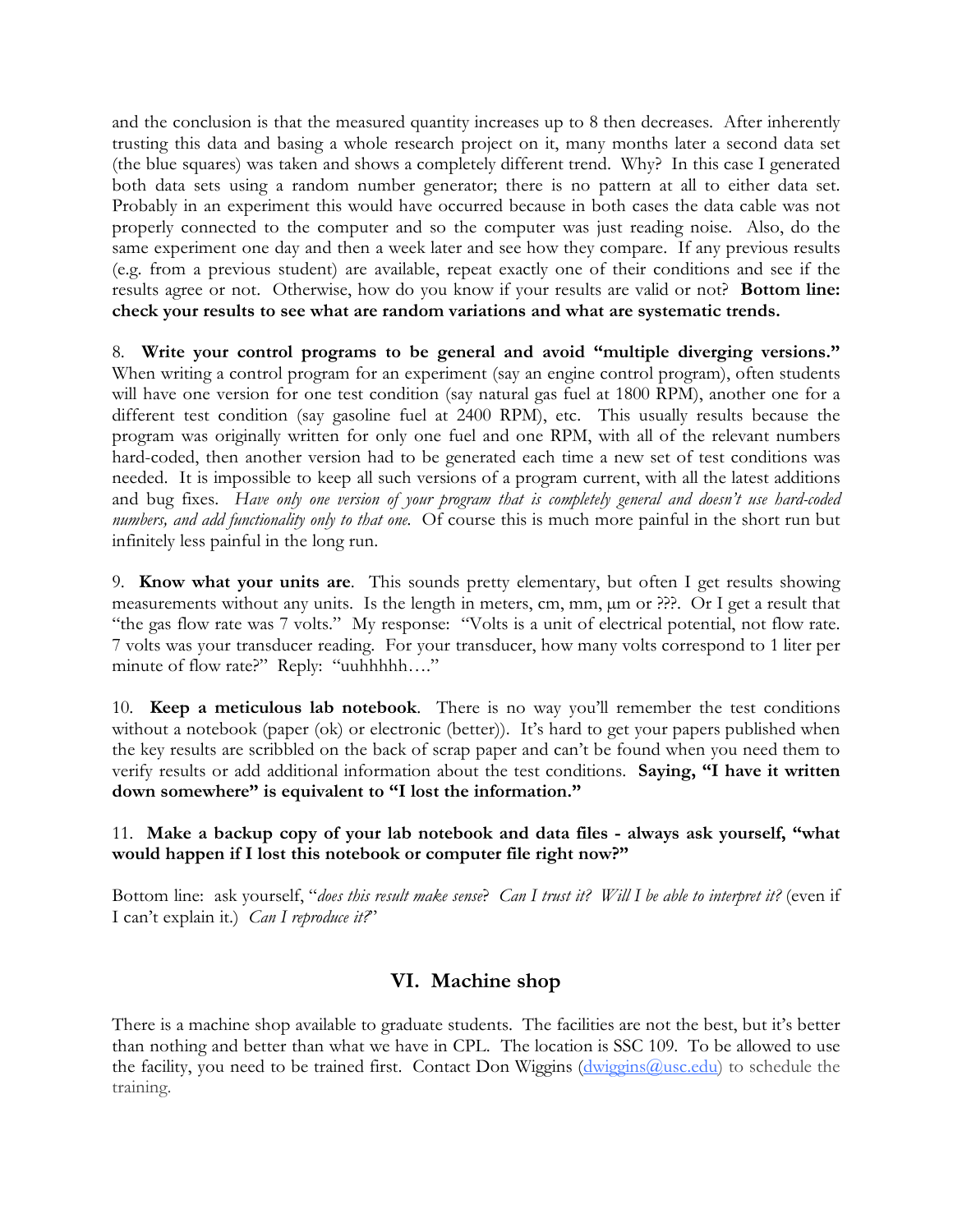Undergraduates may use the Viterbi Student Fabrication Laboratory ("Fab Lab") in RRB 114 (see http://viterbi.usc.edu/students/undergrad/research/fablab/). The Fab Lab is open during regular 9 am – 5 pm working hours when the manager, Dan Cordova (ernestco@usc.edu) is available; contact him in advance to be sure the Lab is open at any particular time you want to go there. Training is required before working on any of the equipment; Dan or one of his assistants will train you as their schedules permit. Long pants and closed-toed shoes are required. The Fab Lab has basic hand tools, machine tools (drill press, bandsaw, grinder, etc.) plus four 3D printers, a 5-axis CNC mill and a laser cutter.

### **VII. Facilities**

For matters relating to facilities (that usually means fixing doors, windows, plumbing, electrical systems, heating and air conditioning, fume hoods, ventilation system, etc.) contact USC Facilities and Management at http://facilities.usc.edu. Sign up for an account there, then once your account is approved you can submit a service request online from that site. Viterbi's facilities coordinator is

Gloria Wan OHE 500, MC 1454 213-740-4175 (office); 323-527-5346 (mobile) yuhungw@usc.edu

### **VII. Purchasing stuff for your experiment**

- 1. **Monitor your consumables, and order in advance.** This sounds really basic, but it is amazing how often I hear something like, "I ran out of xxx and it will take 3 weeks to get more." Monitor your consumption of chemicals, gases, test tubes, etc. and order more before you run out, far enough in advance so you won't be shut down!
- 2. Buy what we need don't wait around because we don't have a screwdriver, a sheet of aluminum, a tubing fitting, BUY IT! Your time costs a lot more than that…
- 3. Purchasing is now handled through an online system at

http://ame-www.usc.edu/intranet/poForm/

**You must use this system for ordering stuff**. This is required because of the new rules on compliance with Federal and USC regulations. When you request that something be purchased, I will get an email asking me to approve the purchase; when I approve it the wheels will start turning and before you know it your stuff will be waiting for you.

4. For ordering gases, there's a special online form (you'll need to log on with your USC username and password):

https://procurement.usc.edu/mailing/material-management/compressed-gases/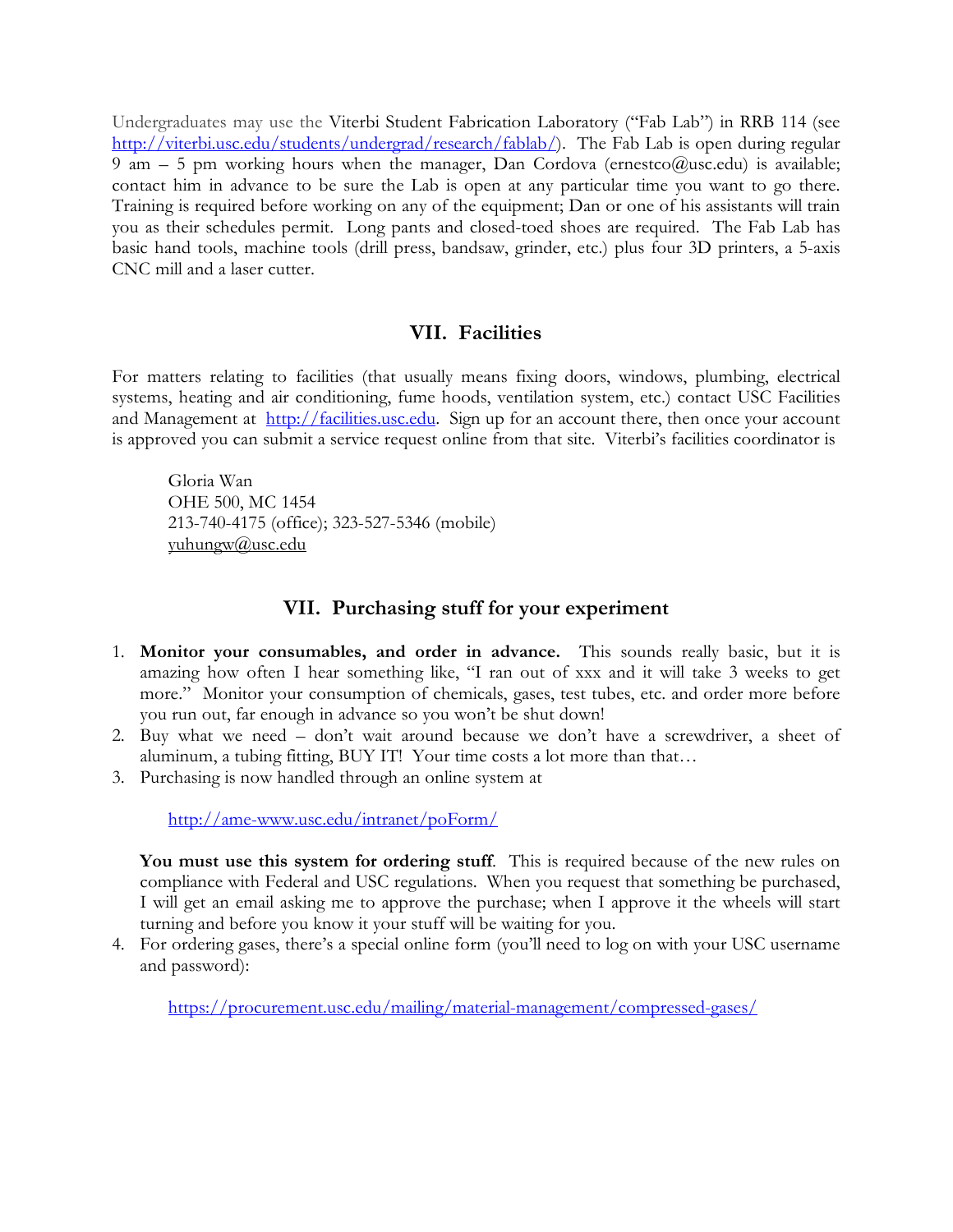### **VIII. Scrutinizing your analysis**

I often see analyses that I can tell within 5 seconds must be wrong. I have three tests, which should be done in the order listed, for checking and verifying results. These tests will weed out 95% of all mistakes. I call these the "smoke test," "function test," and "performance test," by analogy with building electronic devices.

1. *Smoke test*. In electronics, this corresponds to turning the power switch on and seeing if the device smokes or not. In analytical terms, this corresponds to **checking the units**. You have no idea how many results people report to me that can't be correct because the units are wrong (i.e. the result presented to me was 6 kilograms, but they were trying to calculate the speed of something.) **You will catch 90% of your mistakes if you just check the units.** For example, if I just derived the ideal gas law and predicted  $Pv = R/T$  you can quickly see that the units are wrong. There are several additional rules that must be followed:

- Anything inside a square root, cube root, etc. must have units that is a square (e.g.  $m^2/sec^2$ , cube, etc.
- Anything inside a log, exponent, trigonometric function, etc., must be dimensionless (I don't know how to take the log of 6 kilograms)
- Any two quantities that are added together must have the same units (I can't add 6 kilograms and 19 meters/second)

2. *Function test.* In electronics, this corresponds to checking to see if the device does what I designed it to do, e.g. that the red light blinks when I flip switch on, the meter reading increases when I turn the knob to the right, the bell rings when I push the button, etc. – assuming that was what I intended that it do. In analytical terms this corresponds to determining if the result gives sensible predictions. Again, there are several rules that must be followed:

- Determine if the sign  $(+ or -)$  of the result is reasonable. For example, if your prediction of the absolute temperature of something is –72 Kelvin, you better check again.
- Determine whether what happens to y as x goes up or down is reasonable or not. For example, in the ideal gas law,  $P_v = RT$ :

At fixed v, as T increases then P increases – reasonable At fixed T, as v increases then P decreases – reasonable

- Etc.
- Determine what happens in the limit where x goes to special values, e.g. zero, one or infinity as appropriate. For example, consider the equation for entropy change  $S_2 - S_1$  of an ideal gas with constant specific heats:

$$
S_2 - S_1 = C_P \ln\left(\frac{T_2}{T_1}\right) - R \ln\left(\frac{P_2}{P_1}\right)
$$

note that for  $T_2 = T_1$  and  $P_2 = P_1$  (no change in state) then  $S_2 - S_1 = 0$  or  $S_2 = S_1$  as it must. Also, in the limit  $S_2 = S_1$ , the allowable changes in state correspond to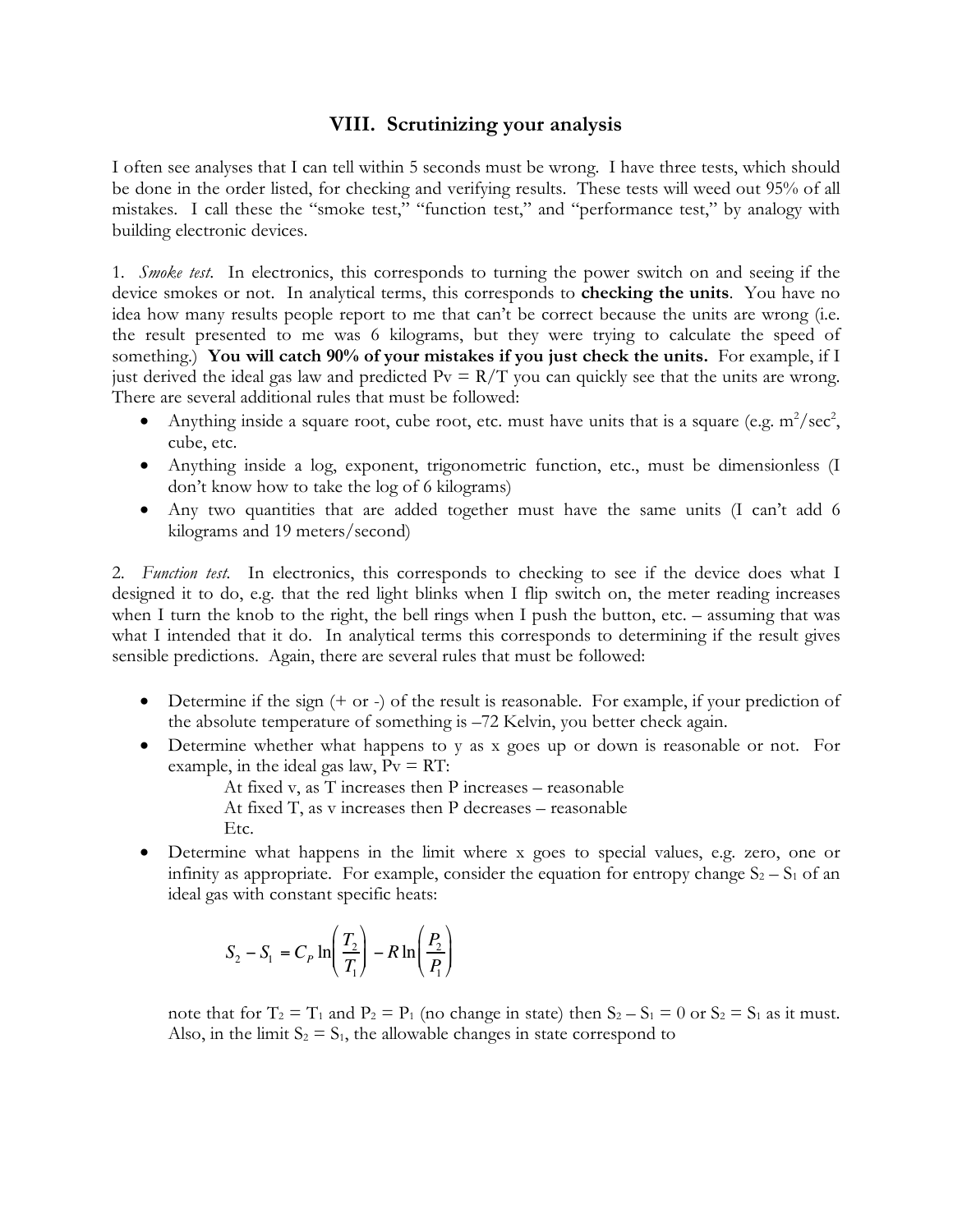$$
\left(\frac{T_2}{T_1}\right) = \left(\frac{P_2}{P_1}\right)^{\frac{p}{\ell}} = \left(\frac{P_2}{P_1}\right)^{\gamma - \frac{p}{\ell}}
$$

which is the isentropic relation for an ideal gas with constant specific heats.

3. *Performance test.* In electronics, this corresponds to determining how fast, how accurate, etc. the device is. In analytical terms this corresponds to determining how accurate the result is. This means of course you have to compare it to something else, i.e. an experiment, a more sophisticated analysis, someone else's published result (no guarantee of course that their result is correct just because it got published, but you need to check it anyway.) For example, if I derived the ideal gas law and predicted  $Pv = 7RT$ , it passes the smoke and function tests with no problem, but it fails the performance test miserably (by a factor of 7).

# **IX. Scrutinizing your computations**

Similar to analyses, I often see computational results that I can tell within 5 seconds must be wrong. **It is notoriously easy to be lulled into a sense of confidence in computed results, because the computer always gives you some result, and that result always looks good when plotted in a 3D shaded color orthographic projection.** The corresponding "smoke test," "function test," and "performance test," are as follows:

1. *Smoke test*. Start the computer program running, and see if it crashes or not. If it doesn't crash, you've passed the smoke test, part (a). Part (b) of the smoke test is to determine if the computed result passes the *global conservation test*. The goal of any program is to satisfy mass, momentum, energy and atom conservation *at every point in the computational domain* subject to certain constituitive relations (*e.g.*, Newton's law of viscosity) and equations of state (*e.g*., the ideal gas law.) This is a hard problem, and it is even hard to verify that the solution is correct once it is obtained. But it is easy to determine whether or not *global conservation* is satisfied, that is,

- Is mass conserved, that is, does the sum of all the mass fluxes at the inlets, minus the mass fluxes at the outlets, equal to the rate of change of mass of the system  $(=0)$  for steady problems)?
- Is momentum conserved?
- Is energy conserved?
- Is each type of atom conserved?

If not, you are 100% certain that your calculation is wrong. You would be amazed at how many results are never "sanity checked" in this way, and in fact fail the sanity check when, after months or years of wasted effort, someone finally gets around to checking it.

2. *Performance test.* Comes before the function test in this case. For computational studies, a critical performance test is to *compare your result to a known analytical result under simplified conditions*. For example, if you're computing flow in a pipe at high Reynolds numbers (where the flow is turbulent), with chemical reaction, temperature-dependent transport properties, variable density, etc., first **check your result against the textbook solution** that assumes constant density, constant transport properties, etc., by making all of the simplifying assumptions (in your model)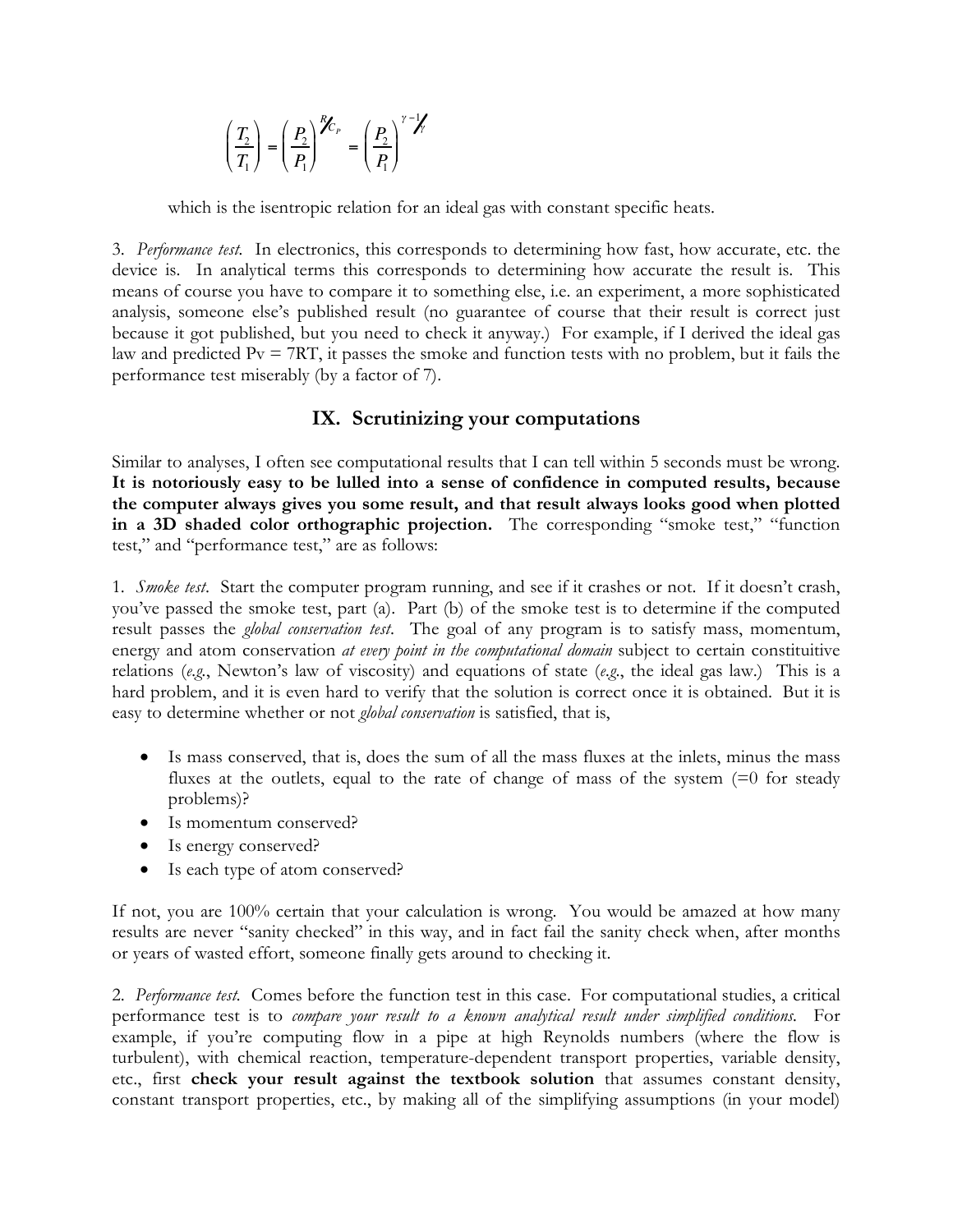that the analytical solution employs. **If you don't do this, you really have no way of knowing if your model is valid or not.** You can also use previous computations by yourself or others for testing, but of course there is no absolute guarantee that those computations were correct.

3. *Function test.* Similar to function test for analyses.

# **X. Giving oral presentations**

1. Use a laptop-based PowerPoint presentation. Much easier to combine/split previous presentations, add color, animations, sound effects, etc. But the most valuable aspect is probably that it allows you make last-minute changes. Also it is useful because then you can email the presentation to interested people, or post it on your website.

**2. Do not use 5-point font! Reduce the amount of material presented and use big fonts! Make sure everything is legible. A good rule of thumb is that if the slide is printed on standard 8.5" x 11" paper, you should be able to put the page on the floor and read everything on the page while standing up and looking down at the page.**

3. When showing multiple plots of similar results, use the same scales. For example, if showing the burning velocities of methane-air and propane-air mixtures as a function of fuel concentration on separate plots, use the same scale for burning velocity on each unless they have drastically different ranges.

4. Include movies. Why limit yourself to static presentations when you have the power of a computer? A picture is worth a thousand words, and a movie is worth a thousand pictures.

5. Address the audience. Say things like, "this plot shows **you** the effect of x on y…" rather than "this plot shows the effect of x on y…"

6. Keep reminding the audience of your nomenclature. That is, if you show an equation

 $E = mc^2$ 

don't say "this equation shows that eee equals emm cee squared," (the audience can already see that). Instead say, "this equation shows that the energy of a substance is equal to its mass times the speed of light squared" (the audience has forgotten your definitions of E, m and c that you gave 12 slides back).

Bottom line: ask yourself, *if I were in the audience seeing this for the first time, would I understand this presentation???*

# **XI. Writing papers**

- 1. The usual organization of the paper is
	- A. Heading: title, authors, affiliations

B. Abstract: explains what was done and what the main conclusions are. Must be short (a few hundred words at most), no matter how long and how complicated the paper is.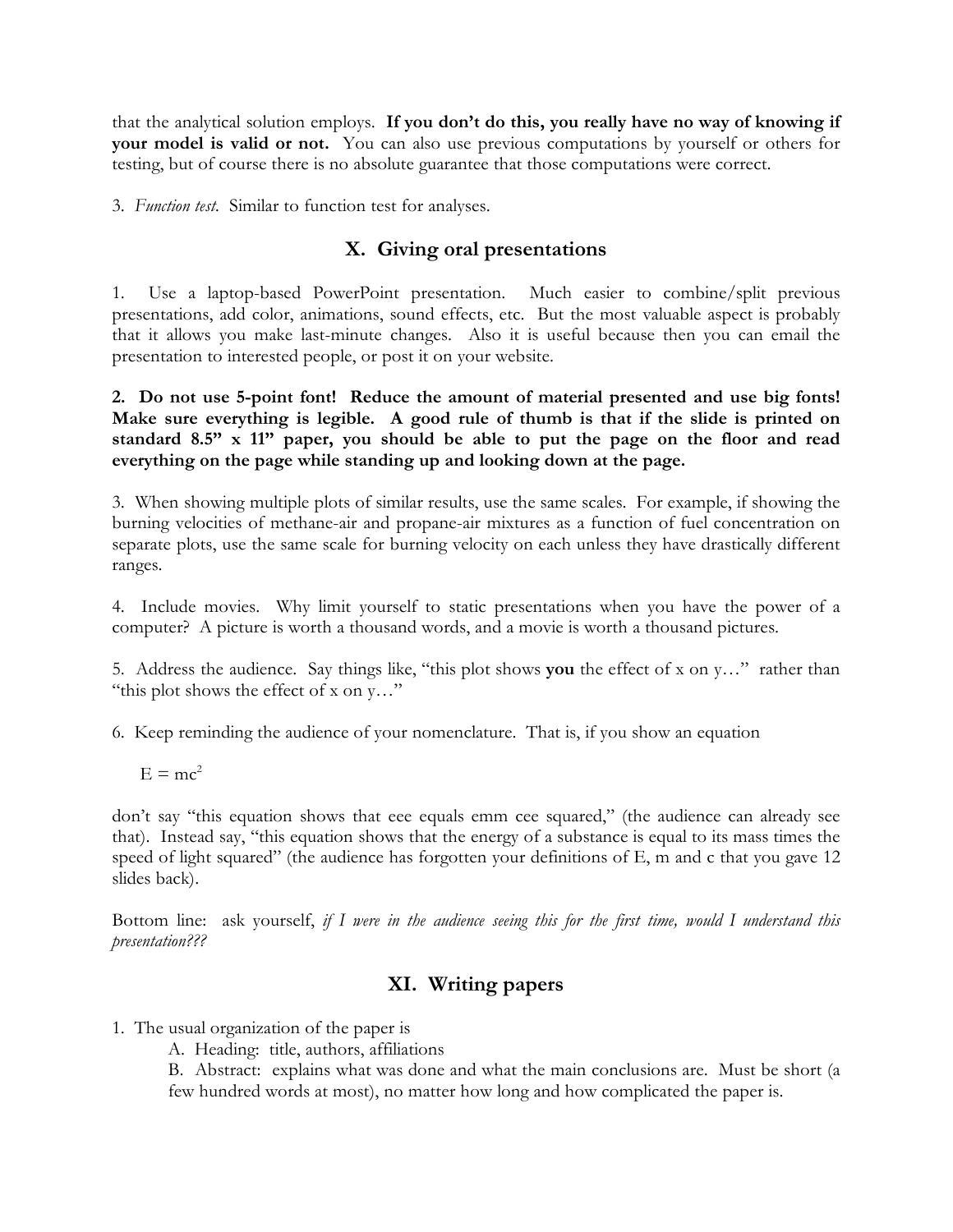- C. Introduction:
	- i. Explain what your problem is and why it is important.
	- ii. State what is known about the subject.
	- *iii. Complain about what is lacking in the current state of knowledge*
	- *iv. Explain what you will do that is better* (may be in a separate Objectives section).
- D. Method: experimental apparatus, numerical model, whatever
- E. Results: what you found and how it compares with previous works
- F. Conclusions: what you learned
- G. Future work (optional)
- 2. Every symbol in the text

A. is defined in a Nomenclature section (if used) or defined at its first appearance in the text

- 3. Every equation that is set apart from the text
	- A. has a number

B. has all of its symbols defined if not already or defined in a Nomenclature section (if used)

- 4. Every word
	- A. is spell-checked
	- B. is defined the first time it is used if it is a "buzz word" or acronym
- 5. Every figure
	- A. is assigned a number "Figure 1," "Figure 2," etc.
	- B. is referred to in the text
	- C. is called "Figure x" if it appears at the beginning of a sentence, otherwise it is called "Fig.  $x"$
	- D. has a sensible scale on each axis (i.e. 0, 1, 2, 3; not -0.37, 0.15, 0.67)
	- E. Uses a logarithmic scale if a large numerical range of data (more than one decade) is covered (otherwise all the data having low numerical values are squashed together)
	- F. has the units defined on each axis
	- G. has a caption
	- H. has all relevant conditions (pressure, gravity level, the time during the test when the data was taken.....) stated
	- I. has all plot symbols (squares, circles, filled or open, ...) and curves (solid, dotted, dashed,..) defined either in a legend box within the figure (preferred method) or in the caption
	- J. Does not have a lot of "white space"
	- K. if it is a picture, it has a scale on the picture or has a statement in the caption such as "field of view is xxx cm by yyy cm"
	- **L. must be readable - caution on pictures!!!**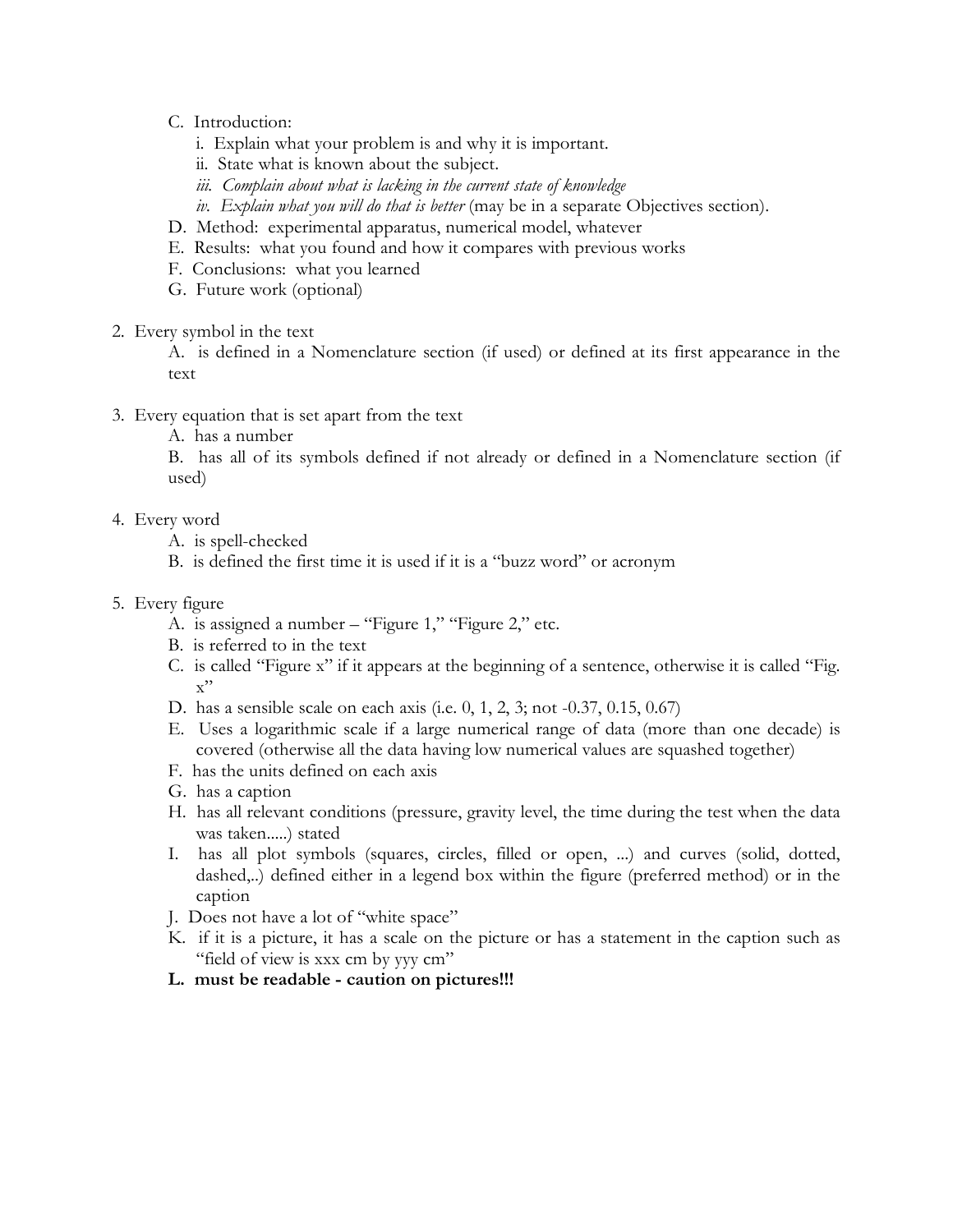

**Terrible figure (same data)**

What's wrong with this figure?

- The scales on each axis are terrible weird numbers, not  $1, 2, 3, \ldots$
- Units are not defined on the vertical axis